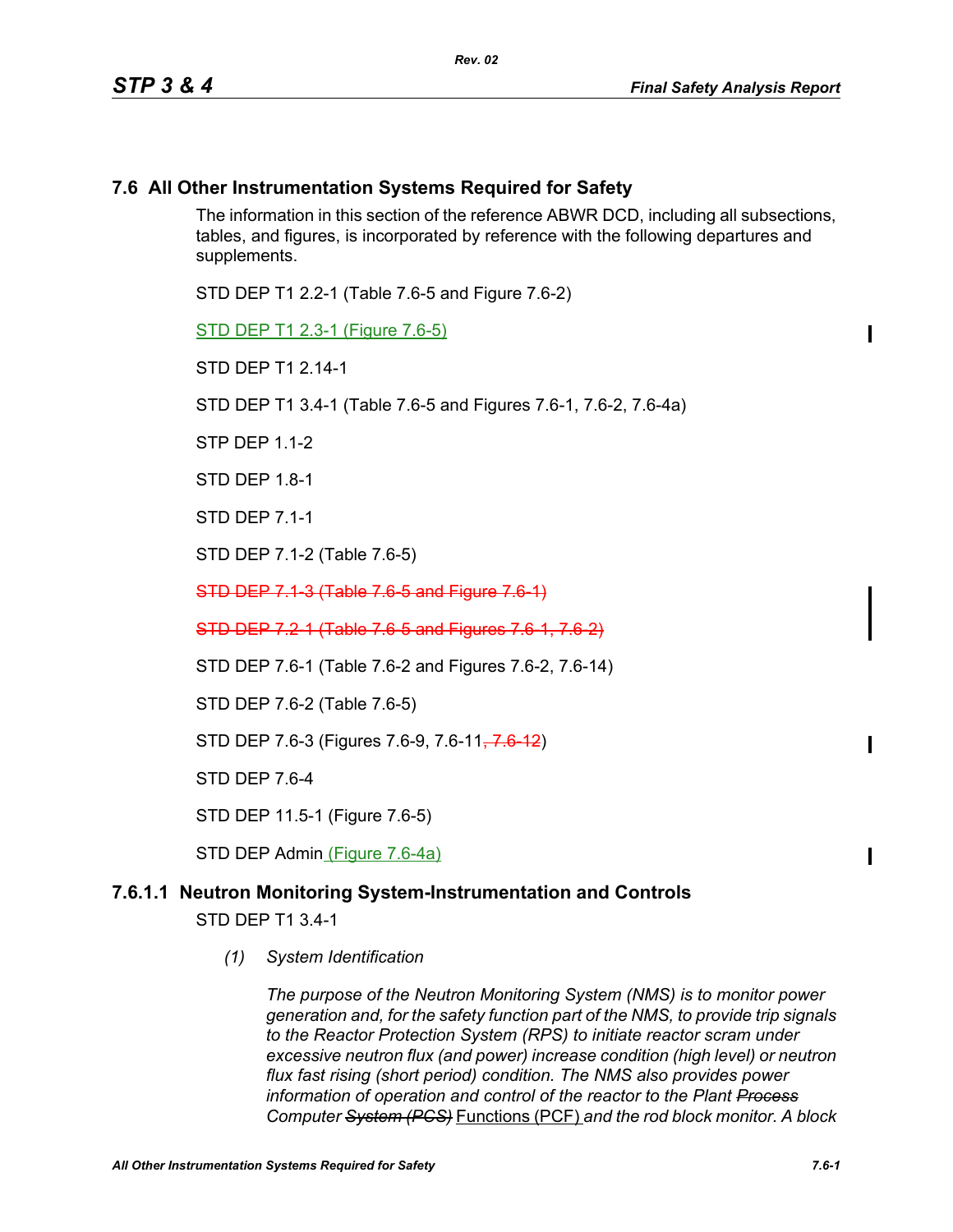Ι

*diagram showing a typical NMS division is shown in Figure 7.6-4a. The operating ranges of the various detectors are shown in Figure 7.6-4b.*

# **7.6.1.1.1 Startup Range Neutron Monitor Subsystem-Instrumentation and Controls**

*Rev. 02*

STD DEP T1 3.4-1

#### STD DEP 7.2-1

*(3) Physical Arrangement*

*The 10 detectors are all located at fixed elevation slightly above the midplane of the fuel region, and are evenly distributed throughout the core. The SRNM locations in the core, together with the neutron source locations, are shown in Figure 7.6-1. Each detector is contained within a pressure barrier dry tube inside the core, with signal output exiting the bottom of the dry tube undervessel. Detector cables then penetrate the primary containment and are connected to preamplifiers located in the Reactor Building. The SRNM preamplifier signals are then transmitted to the SRNM DMC (digital measurement and control) units in the control room. The DMC units provide algorithms for signal processing, flux, and power calculations, period trip margin and period calculations, and provide various outputs for local and control console displays, recorder, and to the plant process computer system* function*. There are also the alarm and trip digital outputs for both high flux and short period conditions, and the instrument inoperative trip to be sent to the RPS and RCIS separately. The electronics for the SRNMs and their bypasses are located in four separate cabinets.*

*(6) Bypasses and Interlocks*

*The 10 SRNM channels are divided into three bypass groups. With such bypass grouping, up to three SRNM channels can be bypassed at any time, with any one channel from each bypass group bypassed. There is no additional SRNM bypass capability at the divisional level. If a SRNM divisional out of service is required, this will generate a half trip to the RPS* SRNM divisional alarm (not an RPS trip) if the SRNM channel is not bypassed. For SRNM calibration or repair, the bypass can be done for e *individual channel separately. There are separate bypass functions for the SRNM and the APRM in the NMS (i.e., there is no single NMS divisional bypass which will affect both the SRNM and the APRM). Any APRM bypass will not force a SRNM bypass. The SRNM and APRM bypasses are separate logics to the RPS, each interfacing with the RPS independently. Also, all All-NMS bypass logic control functions are located within the NMS, not in the RPS. The SRNM bypass switches are mounted on the control room panel.*

*The SRNM also sends an interlock signal to the safety system logic control (SSLC) system* ESF Logic and Control System (ELCS)*. This signal is called "ATWS Permissive" and is a binary signal indicating whether the SRNM power level is above or below a specific setpoint level (Table 7.6-1). If this*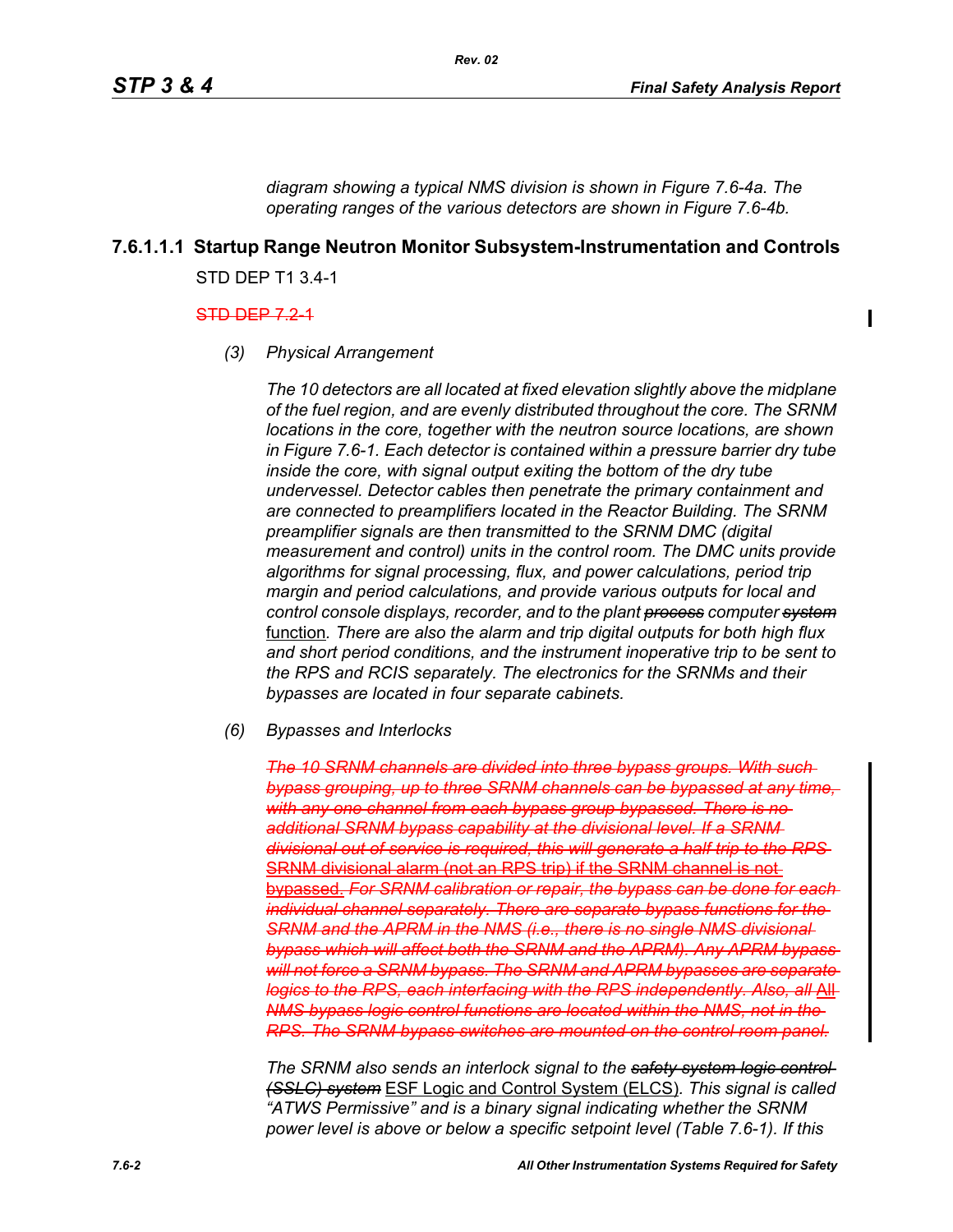*(7) Redundancy and Diversity*

*The 10 SRNM channels are arranged into four divisions such that each of the four RPS divisions receives input signals from each and all of the four* its associated *SRNM divisions. Failure of a single SRNM channel, once bypassed, will not cause a trip to the RPS. Such failure will not prevent proper operation of the remaining trip channels in performing their safety functions (Subsection 7.2.1.1.4.2 (1)).*

## **7.6.1.1.2 Power Range Neutron Monitor Subsystem—Instrumentation and Controls**

*Rev. 02*

# **7.6.1.1.2.1 Local Power Range Neutron Monitor Subsystem—Instrumentation and Controls**

STD DEP T1 3.4-1

*(4) Signal Processing*

*The LPRM detector outputs are connected by coaxial cables from under the vessel pedestal region and routed through the primary containment penetration, and through the Reactor Building to be processed for signal conditioning analog-to-digital conversion function in the control room. The LPRM signals are connected to the APRM units in the control room, where the signals are amplified. Such amplified voltage is proportional to the local neutron flux level. The LPRM signals are then used by the APRM to produce APRM signals. The 208 LPRM detectors are separated and divided into four groups to provide four independent APRM signals. Individual LPRM signals are also transmitted through dedicated interface units (for isolation) to various systems such as the RCIS, and the plant process computer* functions*.*

## **7.6.1.1.2.2 Average Power Range Monitor Subsystem—Instrumentation and Controls**

STD DEP 7.6-1

STD DEP T1 3.4-1

The Average Power Range Monitor (APRM) includes the is independent from Oscillation Power Range Monitor (OPRM).

- *(1) General Description*
	- *(b) Oscillation Power Range Monitor (OPRM)*

*The OPRM is a functional subsystem separate subsystemof within the*  PRNM*APRM. There are four safety-related OPRM channels, with each*an *OPRM channel as part of each ofin each division as with the*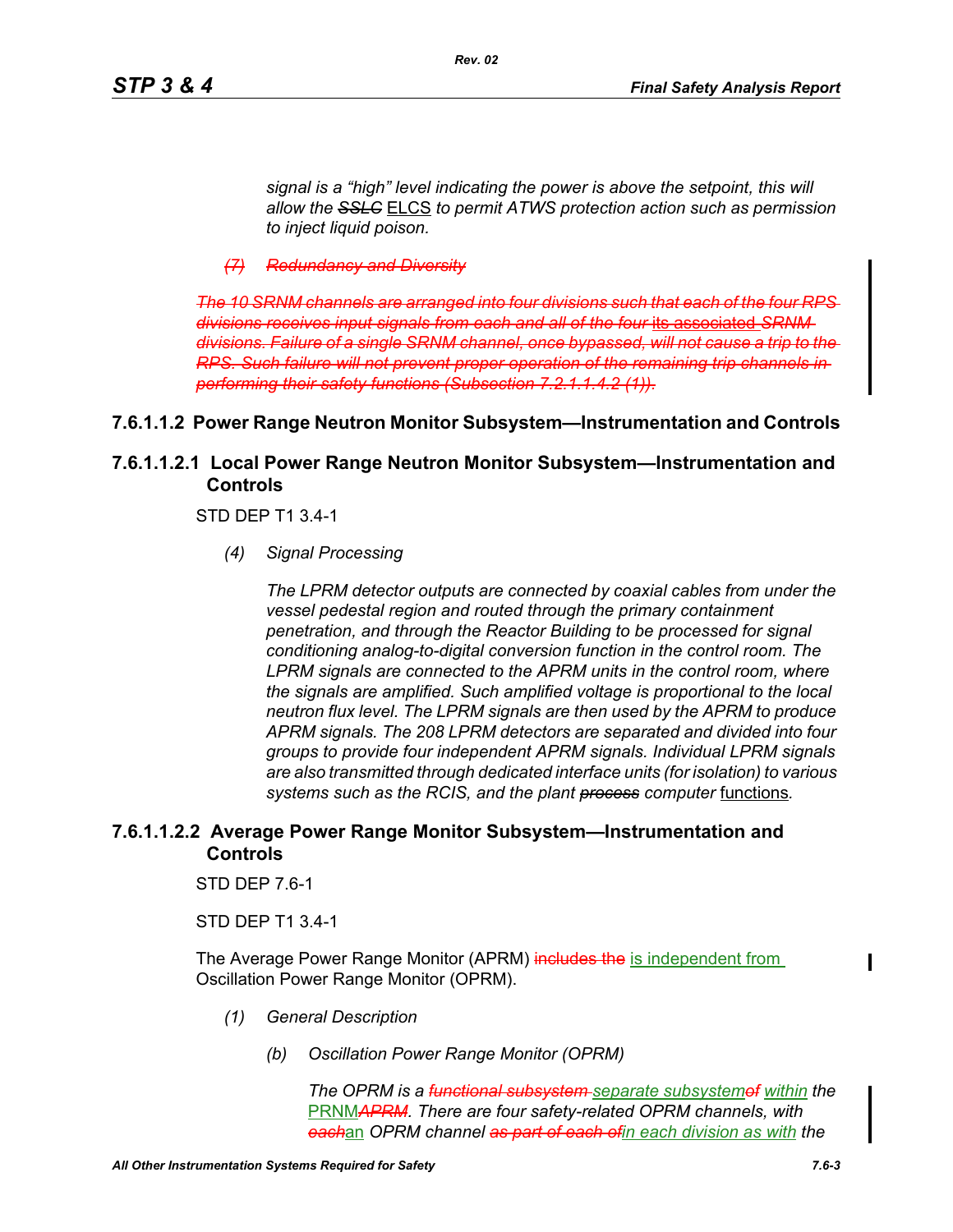*four APRM channels. Each OPRM receives* the same input *the identical LPRM signals asfrom the corresponding APRM channel. as inputs, and forms a special* The *OPRM* uses the LPRM data*cell configuration to monitor the neutron flux behavior of all regions of the core. Each OPRM cell represents a combination of four LPRM signals selected from the LPRM strings at the four corners of a four-by-four fuel bundle square region. The OPRM detects thermal hydraulic instability and provides trip functions to the RPS to suppress neutron flux oscillation prior to the violation of safety thermal limits. The OPRM trips are combined with the APRM trips of the same APRM channel, to be sent to the RPS.* The OPRM trips logic is performed separately from the APRM trips logic.

*(4) Trip Function*

*For the OPRM trip function, the response signal of any one OPRM cell that satisfies the conditions and criteria of the trip algorithm will cause a trip of the associated OPRM channel. Figure 7.6-14 illustrates the trip algorithm logic. The OPRM trip function does not have its own inoperative trip for insufficient number of total LPRM inputs in the channel. It follows the APRM's inoperative trip of insufficient number of LPRMs.* The OPRM function has its own inoperative trip when the channel has less than the required minimum operable cells, er-there is an OPRM self-testdiagnostic fault, er-the APRM instrument firmware/software-watchdog timer has timed out, or if there is a loss of power to the APRM instrument.

- *(5) Bypasses and Interlocks*
	- *(a) APRM*

*The APRM also sends an interlock signal to the SSLC* ELCS *similar to the SRNM "ATWS Permissive" signal (Table 7.6-2). If this signal is a "high" level indicating the power is above the setpoint, this will allow the SSLC* ELCS *to permit ATWS protection action.*

- *(6) Redundancy*
	- *(b) OPRM*

*(i)There are four independent and redundant OPRM channels. The above APRM redundancy condition*discussion *also applies to OPRM, since each*an *OPRM* channel*is a subsystem of* exists for *each of the four APRM channels. The OPRM trip outputs also follow the two-out-offour logic as the APRM since the OPRM trip outputs are combined with other APRM trip outputs in each APRM channel to provide the final trip*  **outputs to the RPS. The OPRM trip outputs also follow the** four logic as the APRM but independent from the APRM trip outputs to the RPS. The trip signal from each division of APRM and OPRM are provided separately to the RPS, where the RPS performs two-out-offour voting. *In addition, each LPRM string with four LPRM detectors*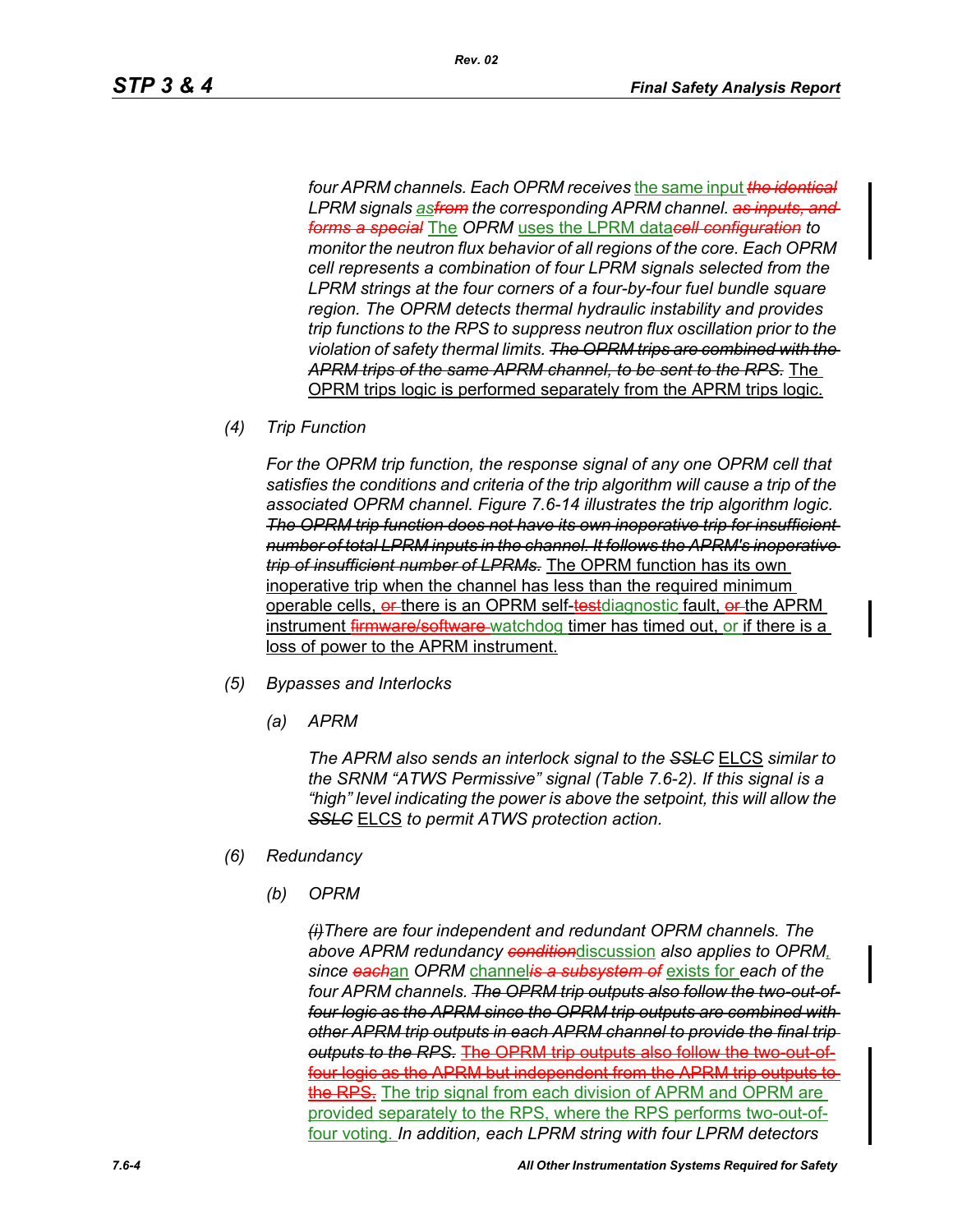*provides one LPRM input to each of the four independent and redundant OPRM channels. This provides core regional monitoring by redundant OPRM channels.*

*Rev. 02*

*(7) Testability*

*APRM channels are calibrated using data from previous full-power runs and are tested by procedures in the instruction manual. Each APRM channel can be tested individually for the operability of the APRM scram and rod-blocking functions by introducing test signals. This includes the Capability is provided to test for the OPRM trip function. A self-testing feature similar to that described for SSLC* ELCS *is also provided.*

## **7.6.1.1.3 Reactor Operator Information**

STD DEP Admin

*The man-machine interface of the Neutron Monitoring System provides for the information and controls described in this subsection. The lists provided in Table 7.6- 3* 7.6-5 *consist of major signal information which is also documented in the system IED (Figure 7.6-1) and the system IBD (Figure 7.6-2).*

# **7.6.1.2 Process Radiation Monitoring System – Instrumentation and Controls** STD DEP T1 2.3-1

*The process radiation subsystems are shown in the system design IED (Figure 7.6-5). Subsystems (1*2*) through (4) are classified nuclear safetyrelated, while subsystems* (1) and *(*5*) through (11) are classified as non-safety-related. System descriptions and requirements are described in detail in Section 11.5*.

# **7.6.1.3 High Pressure/Low Pressure Systems Interlock Protection Functions**

STD DEP 7.1-1

*(14) Setpoints*

*See Chapter 16 for setpoints and margin.* The safety system setpoints are listed in the Instrument Setpoint Summary Report as described in 7.1.2.1.4.1. The Bases for Chapter 16 describe the methods for calculating setpoints and margins.

# **7.6.1.6 Containment Atmospheric Monitoring (CAM) System-Instrumentation and Controls**

STD DEP 11.5-1

STD DEP T1 2.14-1

*(1) System Identification*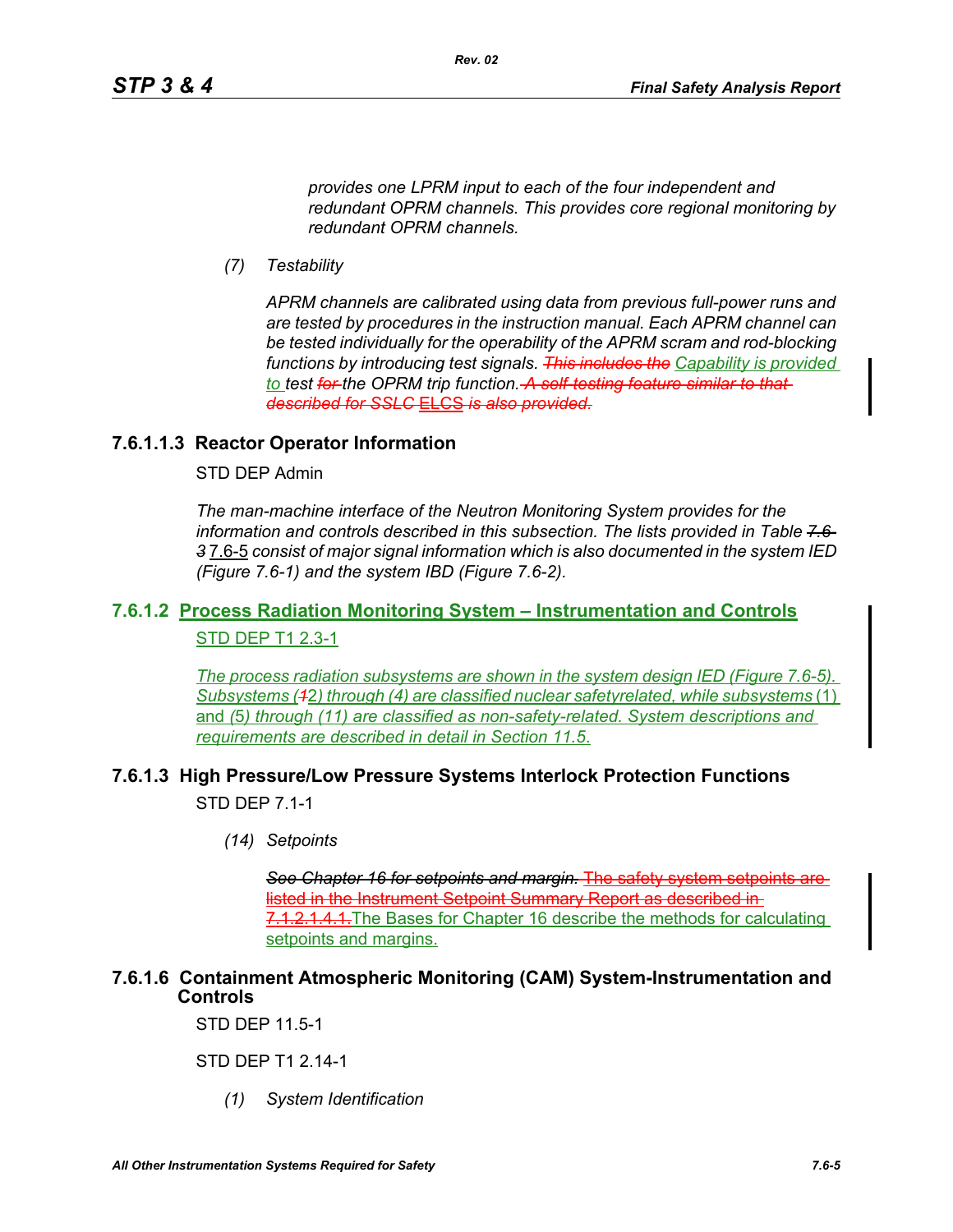*The CAM System (Figures 7.6-7 and 7.6-8) consists of two independent but redundant Class 1E divisions (I and II)* of radiation channels*, which are*  electrically and physically separated, and a non-safety H<sub>22</sub>/O<sub>22</sub> monitoring subsystem*. Each CAM division* divisional radiation channel *has the capability of monitoring the total gamma-ray dose rate*. CAMS also has the capability of monitoring and concentration of hydrogen and oxygen (H<sub>22</sub>/O<sub>22</sub>) in the *drywell and/or the suppression chamber during plant operation, and following a LOCA event.* 

*There are two radiation monitoring channels per division; one for monitoring the radiation level in the drywell and the other for monitoring the radiation level in the suppression chamber. Each monitoring channel consists of an ion chamber* a *detector* and *a digital log radiation monitor*, and a recorder*. Each radiation monitoring channel provides alarm indication in the control room on high radiation levels and also if the channel becomes inoperative.* The monitor also provides data for the historian function.

The H<sub>2</sub> $/$ O<sub>2</sub><sup>2</sup> monitoring subsystem is located within a H<sub>2</sub> $/$ O<sub>2</sub><sup>2</sup> analyzer panel. Each H2<sub>2</sub>/O2<sub>2</sub> analyzer panel consists Each divisional H2<sub>2</sub>/O2<sub>2</sub> *monitoring channel consists of valves, pumps, and pipes used to extract samples of the atmosphere in the drywell or the suppression chamber and*  feed the extracted air sample into an analyzer and monitor for measurement*recording, and for alarm indication on high concentration of gas levels.* The  $H_2$ /O $2$ <sub>2</sub> monitoring subsystem is non-safety and is physically and electrically separate from the safety-related components of the system.

*The piping* within the panels *used for the gas extraction is made of stainless steel and utilizes heat tracing to keep the pipes dry and free of moisture condensation.*

*(2) Power Sources*

*Each CAM Subsystem* radiation channel *is powered from divisional 120 VAC instrument bus. The same Class 1E divisional 120 VAC power source also*  supplies the heat tracing blanket used for the sampling lines. The H<sub>2</sub><sub>2</sub>/O<sub>22</sub> subsystem is powered from non-safety equipment.

*(3) Initiating Circuits*

*Each divisional gamma radiation monitoring channel can be energized manually by the operator*. *or automatically by the LOCA signal. For the manual mode, the* The *gamma radiation monitor is on continuously during plant operation and remains on until power is turned off by the operator.*

*In the power off mode, the channel will be activated automatically in the presence of a LOCA (high drywell pressure or low reactor water level).*

*Each <del>divisional</del> H<sub>2</sub><sup>* $/$ *</sup>O<sub>2</sub><sup>2</sup> monitoring subsystem (except for the two sampling pumps) is powered continuously during plant operation. One pump* Each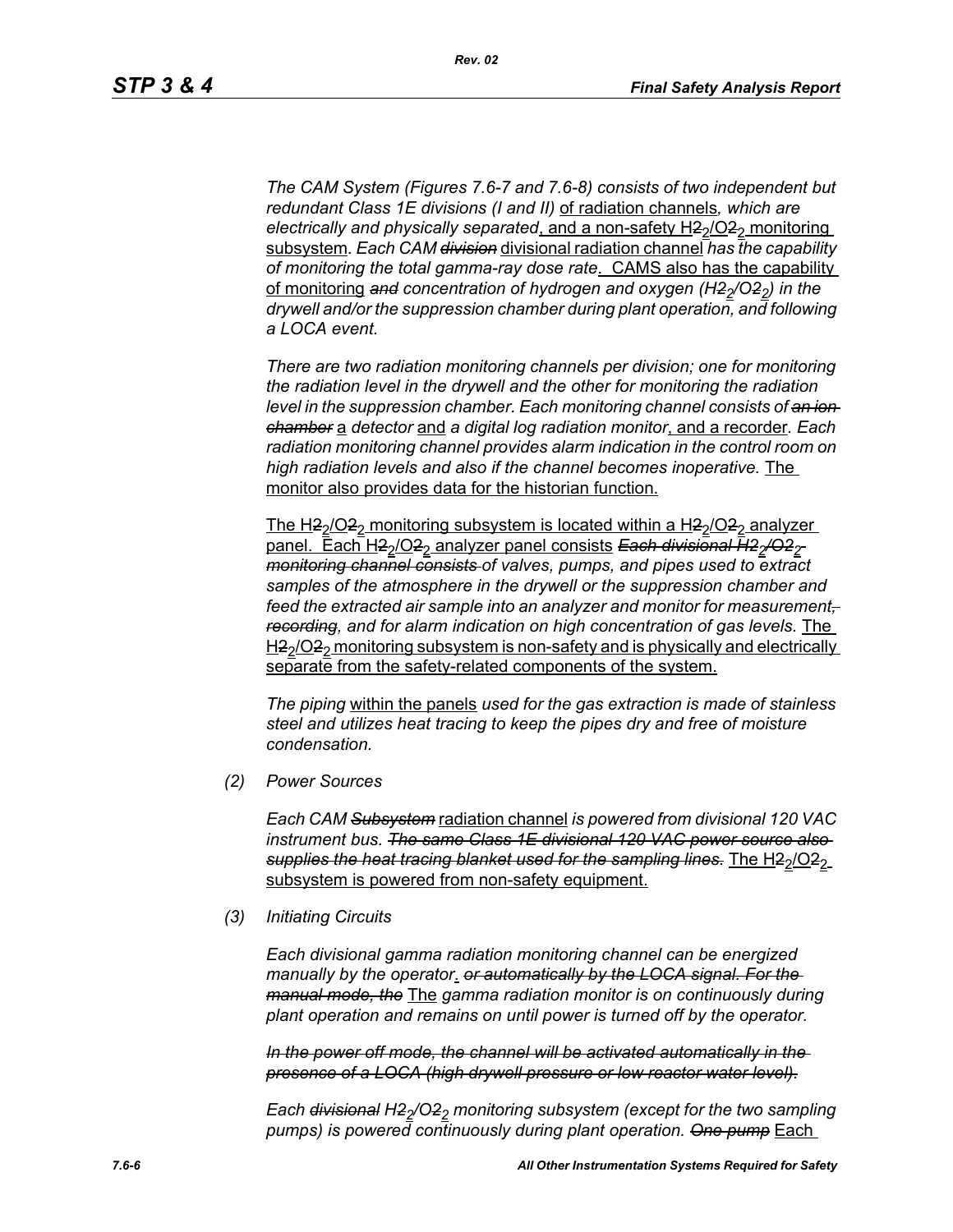subsystem *is controlled by an operator and is used during reactor operation and the other is* can also be *turned on by the LOCA signal to allow measurement during an accident.*

*The heat tracing used in each H2<sub>2</sub>/O2<sub>2</sub> sample line is located within the panel* and is *temperature controlled to prevent moisture condensation in the pipes.* 

*Each divisional H22/O22 analyzer and monitor can selectively measure the atmosphere in the drywell or the suppression chamber.*

*Division I and II LOCA signals are provided to the CAM System from the RHR System. These signals are based on two-out-of-four logic signals for the high drywell pressure or low reactor water level.*

*(4) Redundancy and Diversity*

*The CAM Subsystems, Divisions I and II* radiation channels*, are independent and are redundant to each other.*

*(5) Divisional Separation*

*The two CAM Subsystems* radiation monitoring channel divisions *are electrically and physically separated so that no single design basis event is capable of damaging equipment in more than one CAM division. No single failure or test, calibration, or maintenance operation can prevent function of more than one division.*

*(8) Operational Considerations*

*The following information is available to the reactor operator:*

- *(a) Each gamma radiation channel consists of an ion chamber* a detector, and *a log radiation monitor, and a recorder. Each channel has a range of 0.01 Gy/h* mSv/h *to 10*5 mSv/h*. Gy/h. Each channel will initiate an alarm on high radiation level or on an inoperative channel.*
- *(b) Each hydrogen/oxygen monitoring channel uses* panel contains *a sampling rack for extracting the atmosphere from the drywell or the*  suppression chamber and for analyzing the contents for both H2<sub>2</sub>/O2<sub>2</sub> *concentration. The gaseous measurements are made by volume on a wet basis after humidity correction (dry basis before humidity correction). Separate monitors are provided for oxygen and hydrogen indications.*

*Each H22/O22 analyzer rack has a series of* panel has *alarms to indicate a high concentration of hydrogen and of oxygen, and to alert the operator of any abnormal system parameter. Refer to Figure 7.6-8 for definition of these alarms.*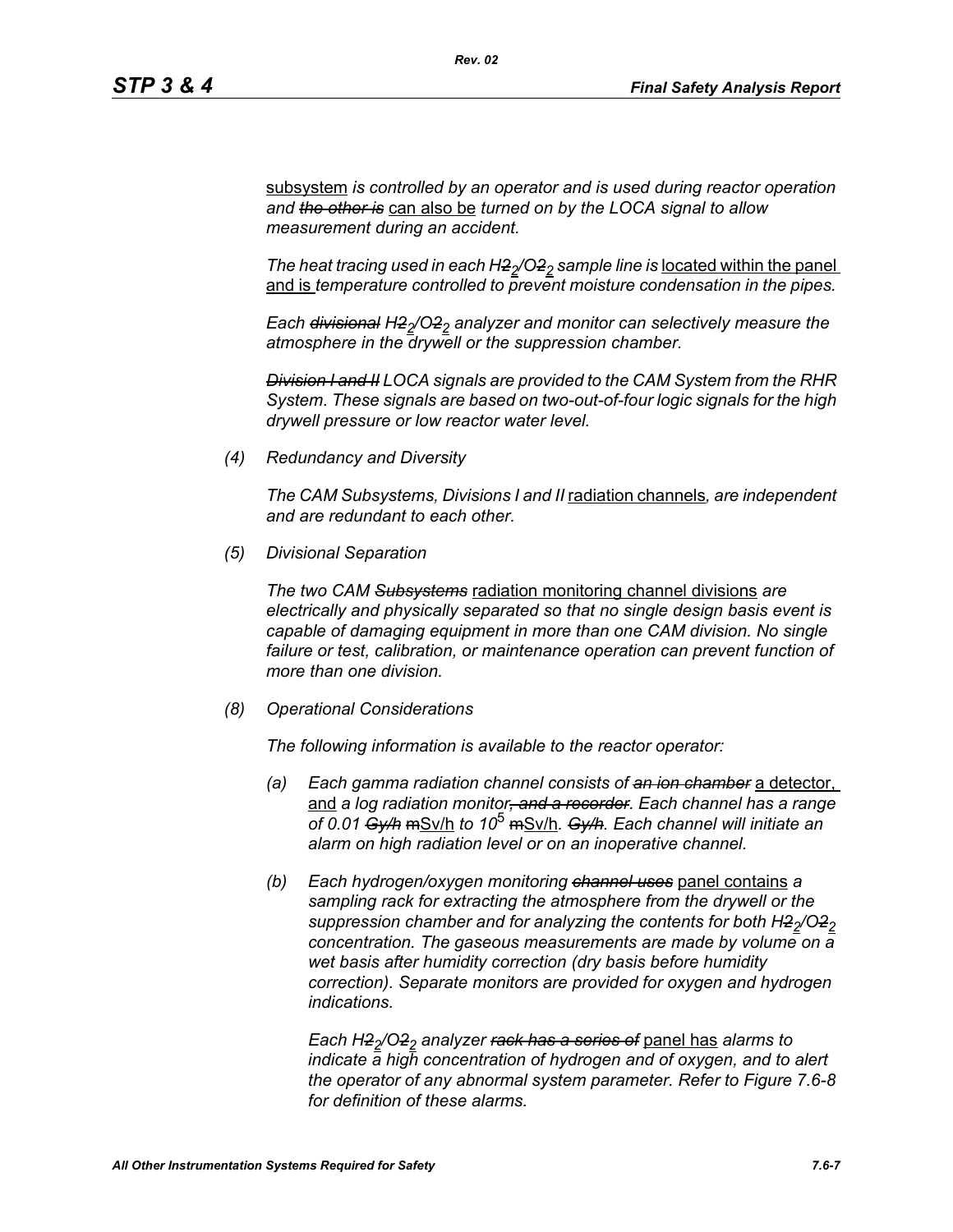## **7.6.1.7 Suppression Pool Temperature Monitoring System-Instrumentation and Controls**

# **7.6.1.7.1 System Identification**

STD DEP 7.6-2

STD DEP T1 3.4-1

*The Suppression Pool Temperature Monitoring (SPTM) System is a subsystem of the* Reactor Trip and Isolation System (RTIS). It is *provided to monitor suppression pool temperature. Monitoring of suppression pool temperature is provided so that trends in suppression pool temperature may be established in sufficient time for proper cooling of the suppression pool water and for reactor scram due to high suppression pool temperature and for reactor power control based upon symptom-based emergency operating procedures.*

# **7.6.1.7.3 Equipment Design**

STD DEP 7.6-3

STD DEP T1 3.4-1

*The SPTM System configuration is shown in Figures 7.6-9 and 7.6-10. There are eight temperature circumferential sensor locations (Figure 7.6-9), which are chosen based upon the following considerations:*

*(2) Each SRV* discharge line quencher *is in direct sight of two sets of temperature sensors within 9 meters.*

*Electrical wiring for each sensor is terminated, for sensor replacement or maintenance, in the wetwell. This termination is sealed for moisture protection from condensation or wetwell sprays. Division I, II, III and IV sensors are wired through Division I, II, III or IV electrical penetrations, respectively. Division I, II, III or IV* I and II *sensor signals are wired to* for *the Remote Shutdown System* are directly hardwired*. all* All other *sensor signals* are transmitted *multiplexed to the main control room via the respective Division I, II, III or IV essential multiplexers* Data Communication Function (DCF)*.*

# **7.6.2 Analysis**

## **7.6.2.1 Neutron Monitoring System-—Instrumentation and Controls**

## **7.6.2.1.1 General Functional Requirements Conformance**

#### STD DEP 7.6-1

STD DEP 7.6-4

*(2) Power Range Neutron Monitors (PRNM)*

 $\blacksquare$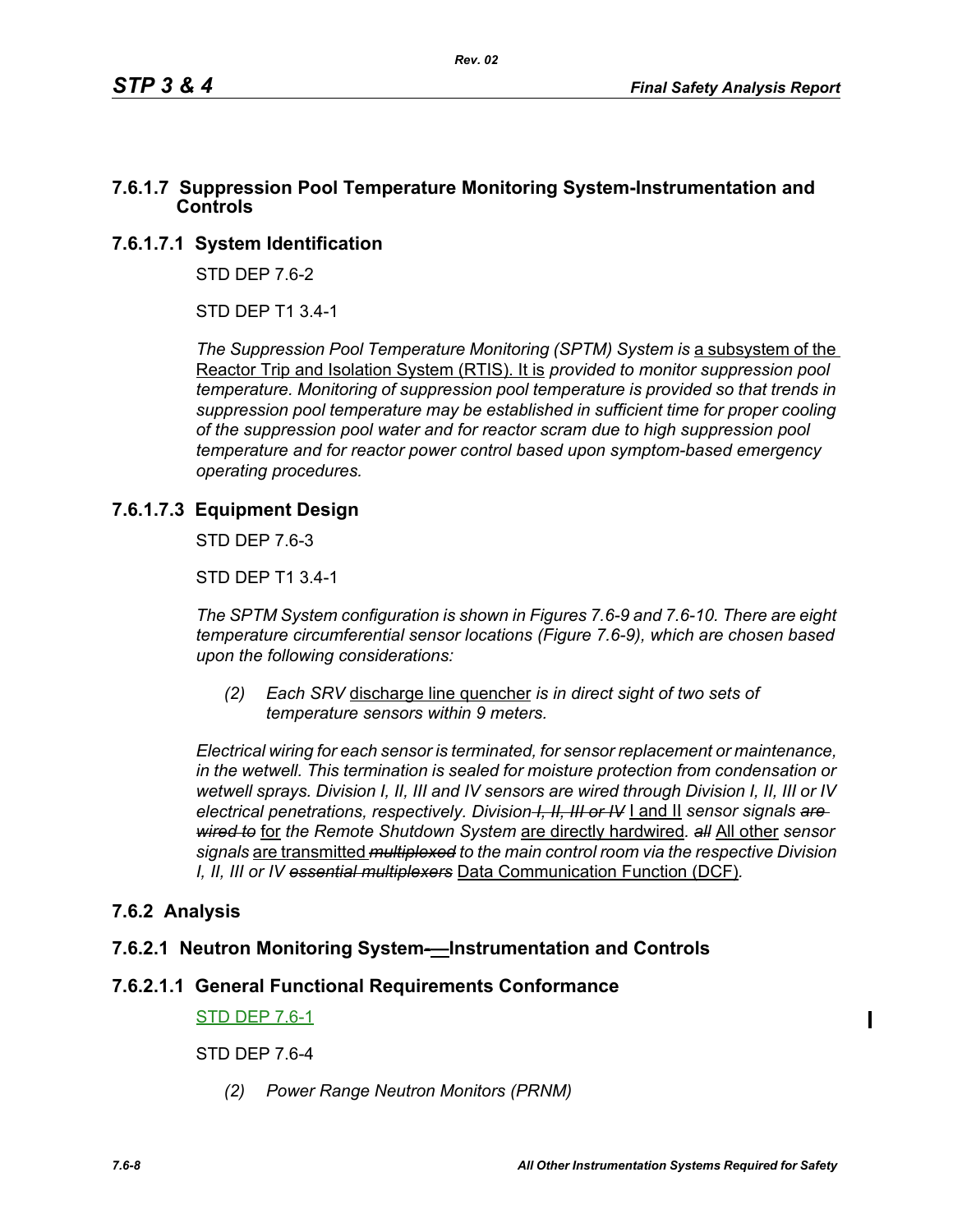*The PRNM Subsystem provides information for monitoring the average power level of the reactor core,* monitoring the core for thermal-hydraulic instability, *and for monitoring the local power level when the reactor power is*  in the power range (above approximately  $45\%$  5% power). It mainly consists *of the LPRM,* OPRM, *and the APRM Subsystems.*

*Rev. 02*

## **7.6.2.1.2 Specific Regulatory Requirements Conformance**

STP DEP 1.1-2

STD DEP 1.8-1

STD DEP 7.6-1

*(1) 0CFR50.55a (IEEE* 279-603*):*

*There are 52 LPRM assemblies evenly distributed in the core. There are four LPRM detectors on each assembly, evenly distributed from near the bottom of the fuel region to near the top of the fuel region (Figure 7.6-3). A total of 208 detectors are divided* equally among the four divisions*and assigned to one APRM division*and OPRM*. Electrical wiring and physical separation of the division is optimized to satisfy the safety-related system requirement. With the four divisions, redundancy criteria are met, since a scram signal can still be initiated with a postulated single failure under allowed APRM bypass conditions. The OPRM subsystem as described in Subsection 7.6.1.1.2.2 conforms to all applicable requirements of IEEE* 279-603*.*

*All applicable requirements of IEEE* 279-603 *are met with the NMS.*

*(4) Branch Technical Positions (BTPs)* 

*In accordance with the Standard Review Plan for Section 7.6, and with Table 7.1-2, only BTPs 21 and 22 are considered applicable for the NMS. They are addressed as follows:* 

*(a) BTP ICSB 21- "Guidance for Application of Regulatory Guide 1.47"* 

*The ABWR design is a single unit* two units do not share NMS equipment*. Therefore, Item B-2 of the BTP is not applicable. Otherwise, the NMS is in full compliance with this BTP.* 

#### **7.6.2.2 Process Radiation Monitoring System-—Instrumentation and Controls**

#### **7.6.2.2.2 Specific Regulatory Requirements Conformance**

**STP DFP 11-2** 

STD DEP 1.8-1

*(1) 10CFR50.55a (IEEE* 279-603*):*

П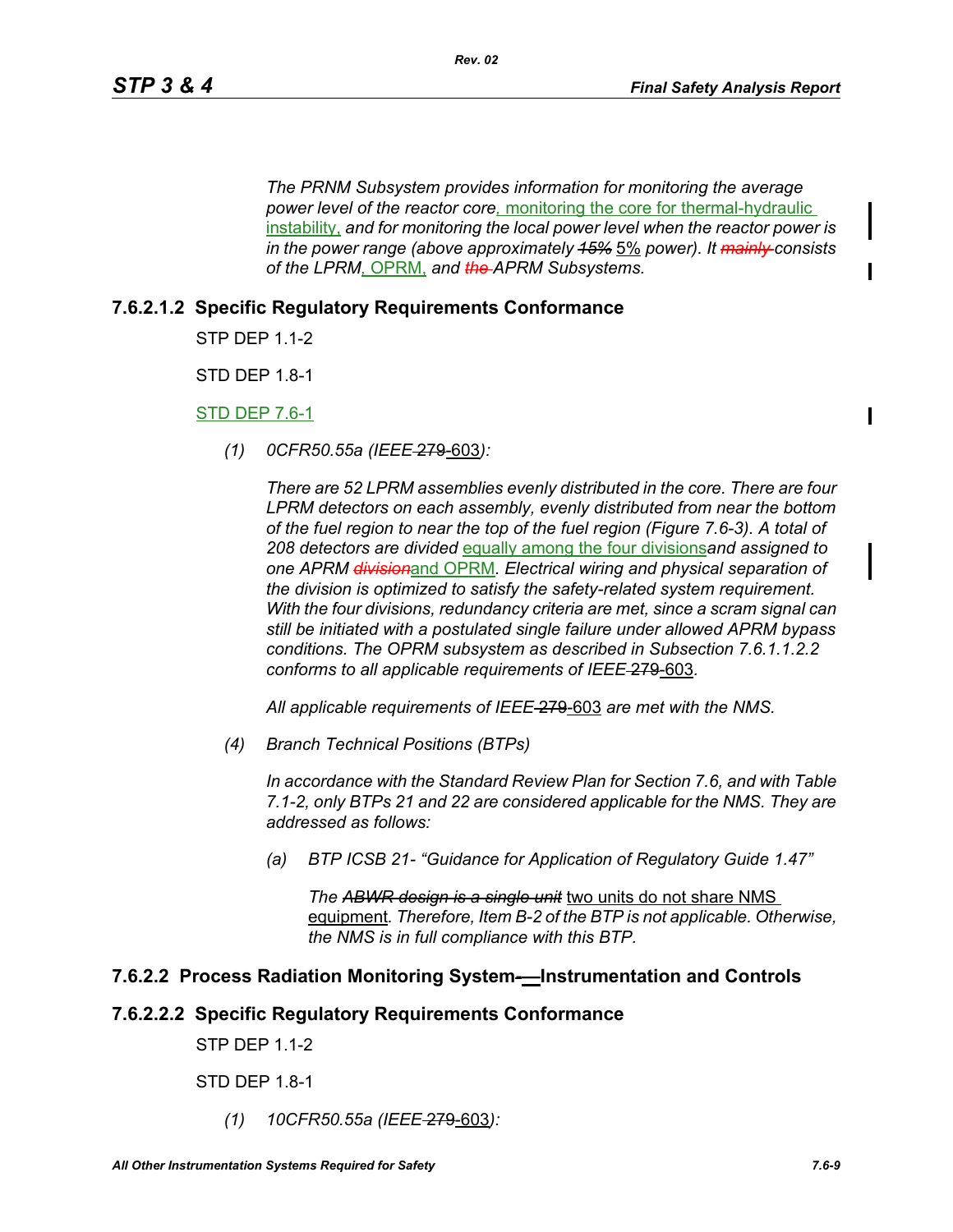*Electrical separation is maintained between the redundant divisions. All applicable requirements of IEEE* 279-603 *are met by the safety-related subsystem of the PRM System.*

*Rev. 02*

*(4) Branch Technical Positions (BTPs)* 

*In accordance with the Standard Review Plan for Section 7.6, and with Table 7.1-2, only BTPs 21 and 22 are considered applicable for the PRM safetyrelated subsystems. They are addressed as follows:* 

*(a) BTP ICSB 21- "Guidance for Application of Regulatory Guide 1.47"*

*The ABWR design is a single unit* two units do not share PRM equipment*. Therefore, Item B-2 of the BTP is not applicable. Otherwise, the PRM System is in full compliance with this BTP.* 

## **7.6.2.6 Containment Atmospheric Monitoring System-—Instrumentation and Controls**

## **7.6.2.6.2 Specific Regulatory Requirements Conformance**

STP DEP 1.1-2

STD DEP 1.8-1

*(1) 10CFR50.55a (IEEE* 279-603*)*

*The CAMS does not actuate or interface with the actuation of another safetyrelated system. Therefore, any portion of IEEE* 279-603 *which pertains to such interfaces is not applicable. All other applicable requirements of IEEE* 279-603 *are met with the CAMS.*

*(4) Branch Technical Positions (BTPs)* 

*In accordance with the Standard Review Plan for Section 7.6, and with Table 7.1-2, only BTPs 21 and 22 are addressed for the CAMS as follows:* 

*(a) BTP ICSB 21- "Guidance for Application of Regulatory Guide 1.47"*

*The ABWR design is a single unit* two units do not share CAMS equipment. *Therefore, Item B-2 of the BTP is not applicable. Otherwise, the CAMS is in full compliance with this BTP.* 

#### **7.6.2.7 Suppression Pool Temperature Monitoring System-—Instrumentation and Controls**

## **7.6.2.7.2 Specific Regulatory Requirements Conformance**

STP DEP 1.1-2

STD DEP 1.8-1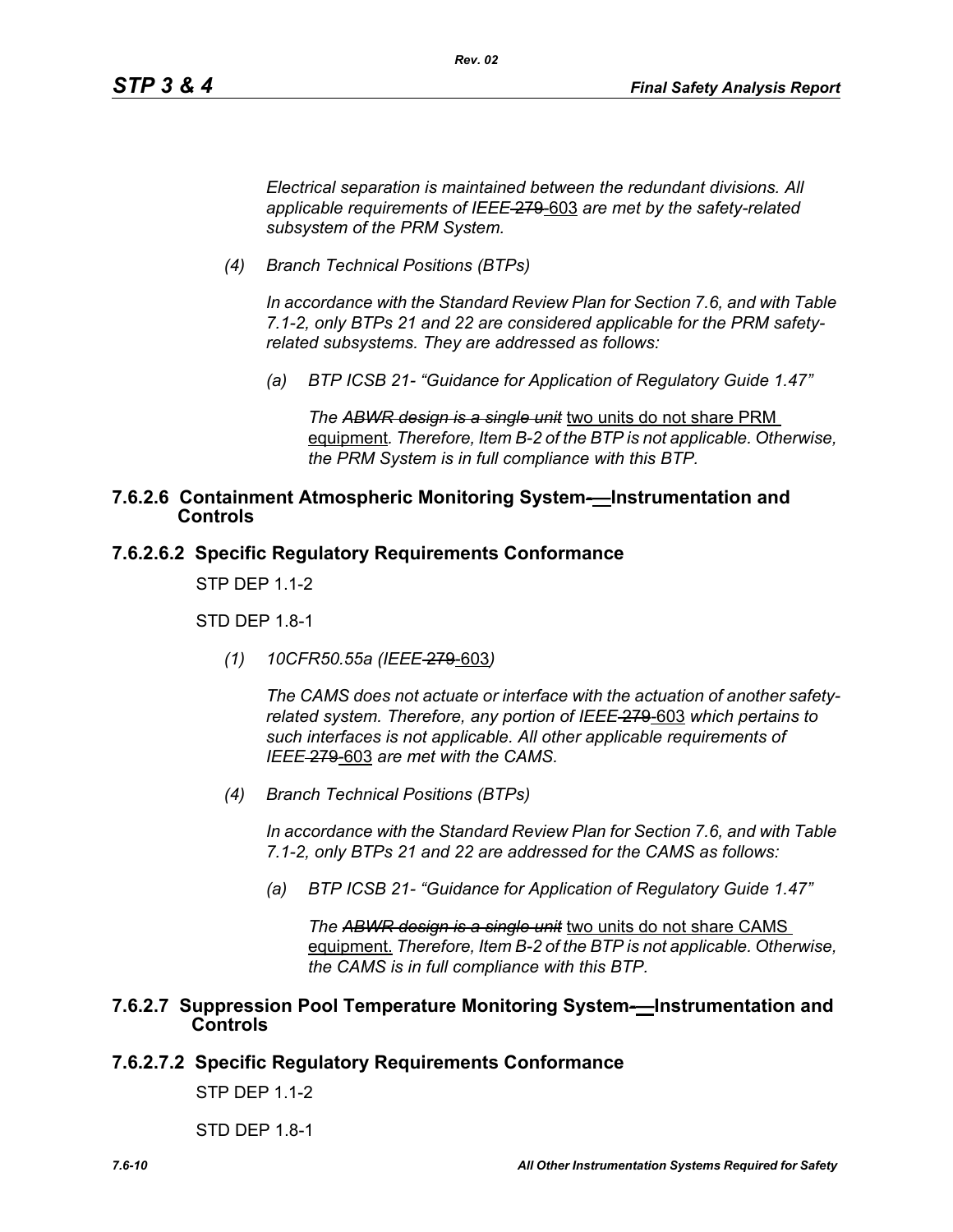*(1) 10CFR50.55a (IEEE* 279-603*)*

*The SPTM system continuously operates during the plant operation. It does, however, automatically initiate RHR for suppression pool cooling and generates four divisional trip signals for RPS. Therefore, the portions of IEEE 279-603 which pertain to actuation of safety functions apply through RHR and RPS. All other applicable requirements of IEEE 279-603 are met with the SPTM system.*

*(4) Branch Technical Positions (BTPs)*

*In accordance with the Standard Review Plan for Section 7.6, and with Table 7.1-2, only BTPs 21 and 22 need be addressed for the SPTM System. They are as follows:*

*(a) BTP ICSB 21-* "Guidance for Application of Regulatory Guide 1.47"

*The ABWR design is a single unit* two units do not share SPTM equipment*. Therefore, Item B-2 of the BTP is not applicable. Otherwise, the SPTM System is in full compliance with this BTP.*

## **7.6.3 COL License Information**

### **7.6.3.1 APRMOPRM Oscillation Monitoring Logic**

The following standard supplement addresses COL License Information Item 7.2.

The APRMOPRM oscillation logic is implemented based on the information described in Subsection 4.4.as described in the Licensing Topical Report, NEDO 33328 "Advanced Boiling Water Reactor (ABWR) APRM Oscillation Monitoring Logic," dated March 2007 which provides additional description of this function.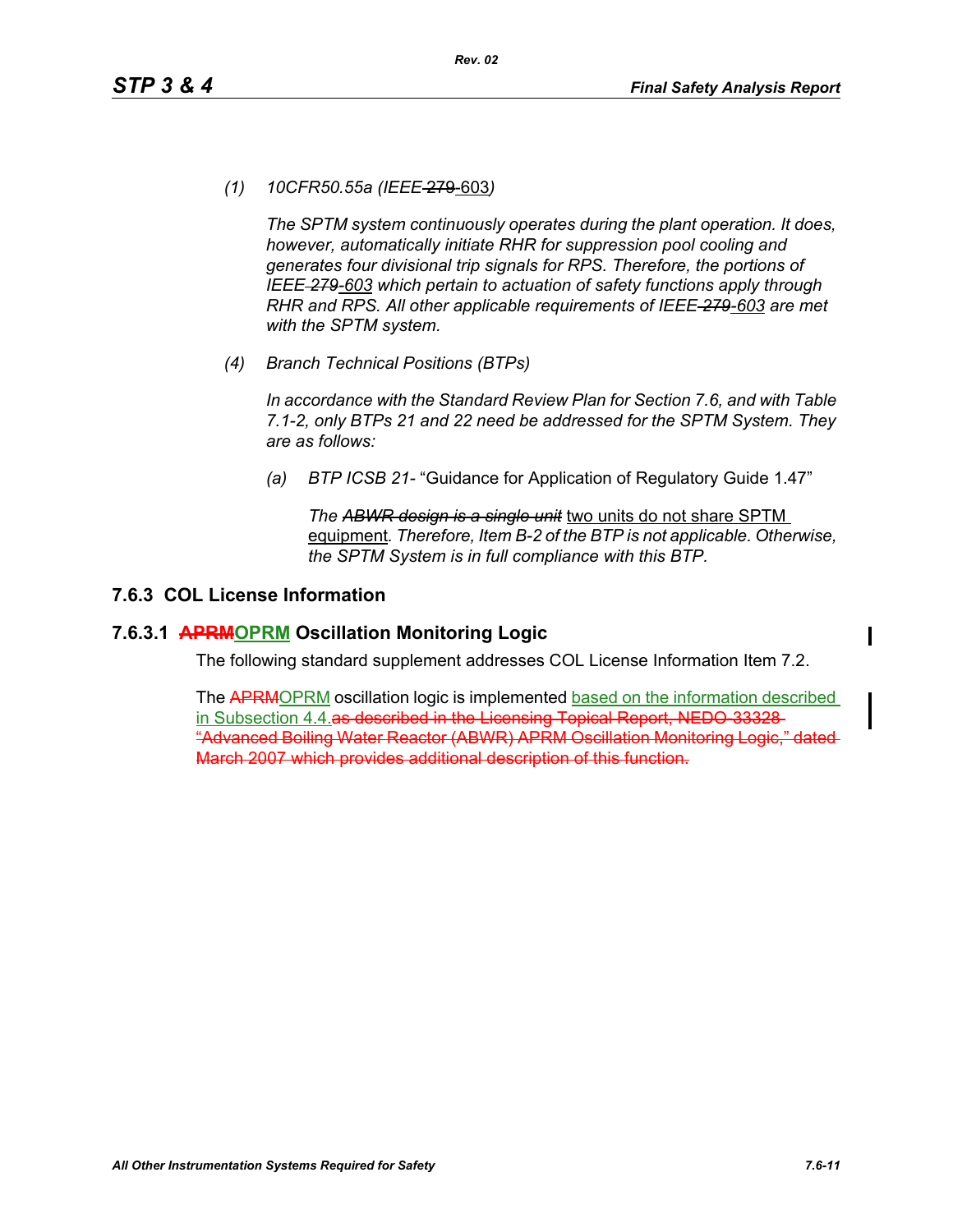$\blacksquare$ 

|  | <b>Table 7.6-2 APRM Trip Function Summary</b> |
|--|-----------------------------------------------|
|--|-----------------------------------------------|

*Rev. 02*

| <b>Trip Function</b>       | <b>Trip Setpoint (Nominal)</b> | <b>Action</b>   |
|----------------------------|--------------------------------|-----------------|
| $ $ (b) OPRM Trip Function | <u> S=S∍=1.10**</u>            | Scramf          |
| Period-Based Trip $(S_P)$  | $S = SP=1.10**$                | ∎Scram <i>f</i> |

\*\* Other Pre-Trip Condition parameters of the algorithm are:

Tmin=1 s, Tmax=3.5 s, +terror=*0.15 s* **0.1s=[0.100 - 0.300],** NP=10. (For details see Figure 7.6-14).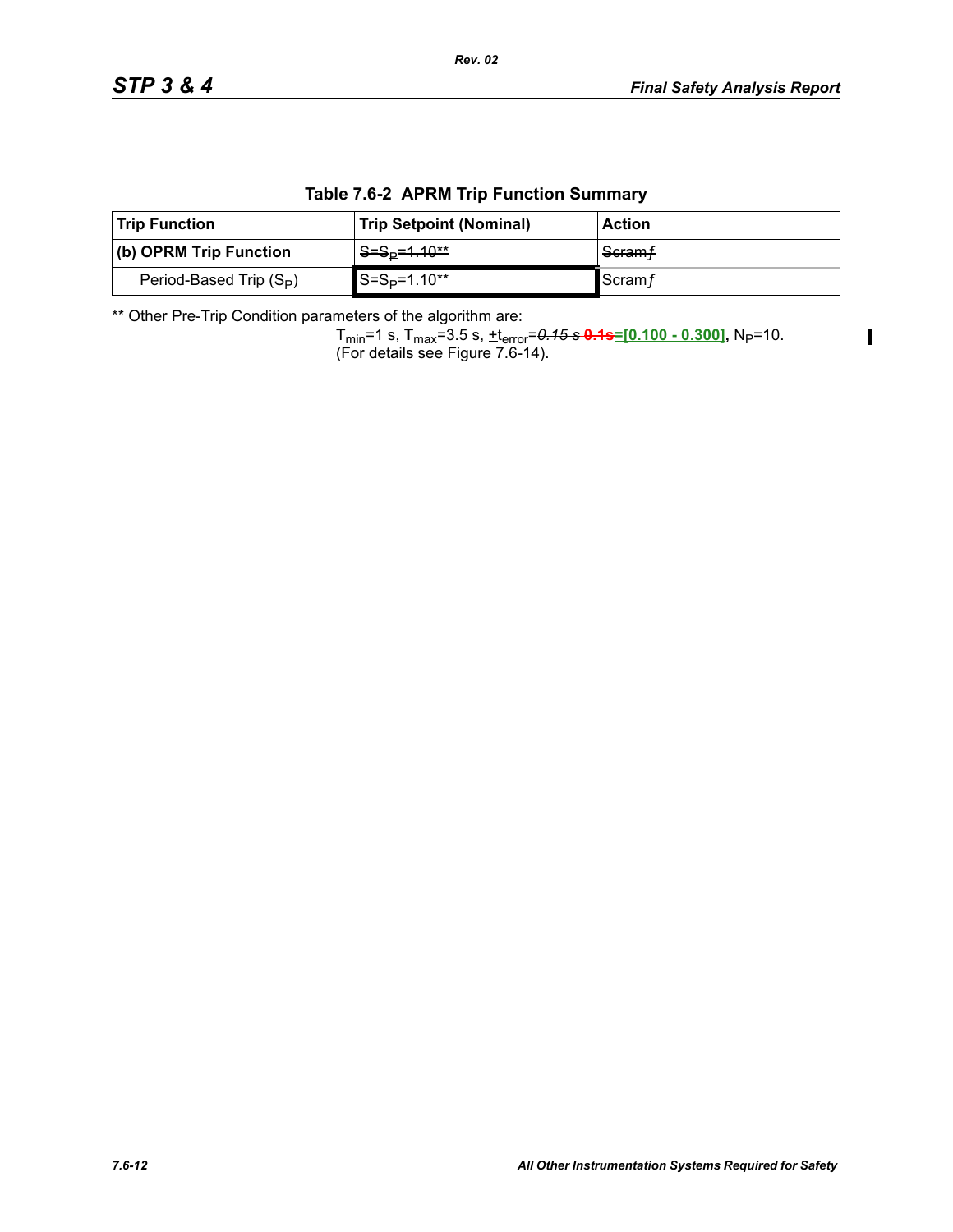### **Table 7.6-5 Reactor Operator Information for NMS**

(1) The NMS provides for the activations of the following annunciations at the main control panel: (j) APRM *neutron flux* **simulated thermal power** upscale rod block **(vv) ATIP containment isolation valve open** (3) The dedicated operator interface of the NMS provides logic and operator controls, so that the operator can perform the following functions at the main control panel: (d) MRBM rod block *logic* **reset** (4) Certain NMS-related information, available on the main control panel, is implemented in software which is independent of the *process computer***plant computer functions**. This information is listed below. (5) *CRT***VDU** displays, which are part of the performance monitoring and control system, provide certain NMS-related displays and controls on the main control panel which are listed below: **(iii) SRNM ATWS permissive (qq)APRM ATWS permissive** (w) *Reference APRM downscale rod block status (for each MRBM main channel)***MRBM subchannel auto-bypassed** Acronyms *CRT***VDU***Cathode Ray Tube* **Video Display Unit**

Π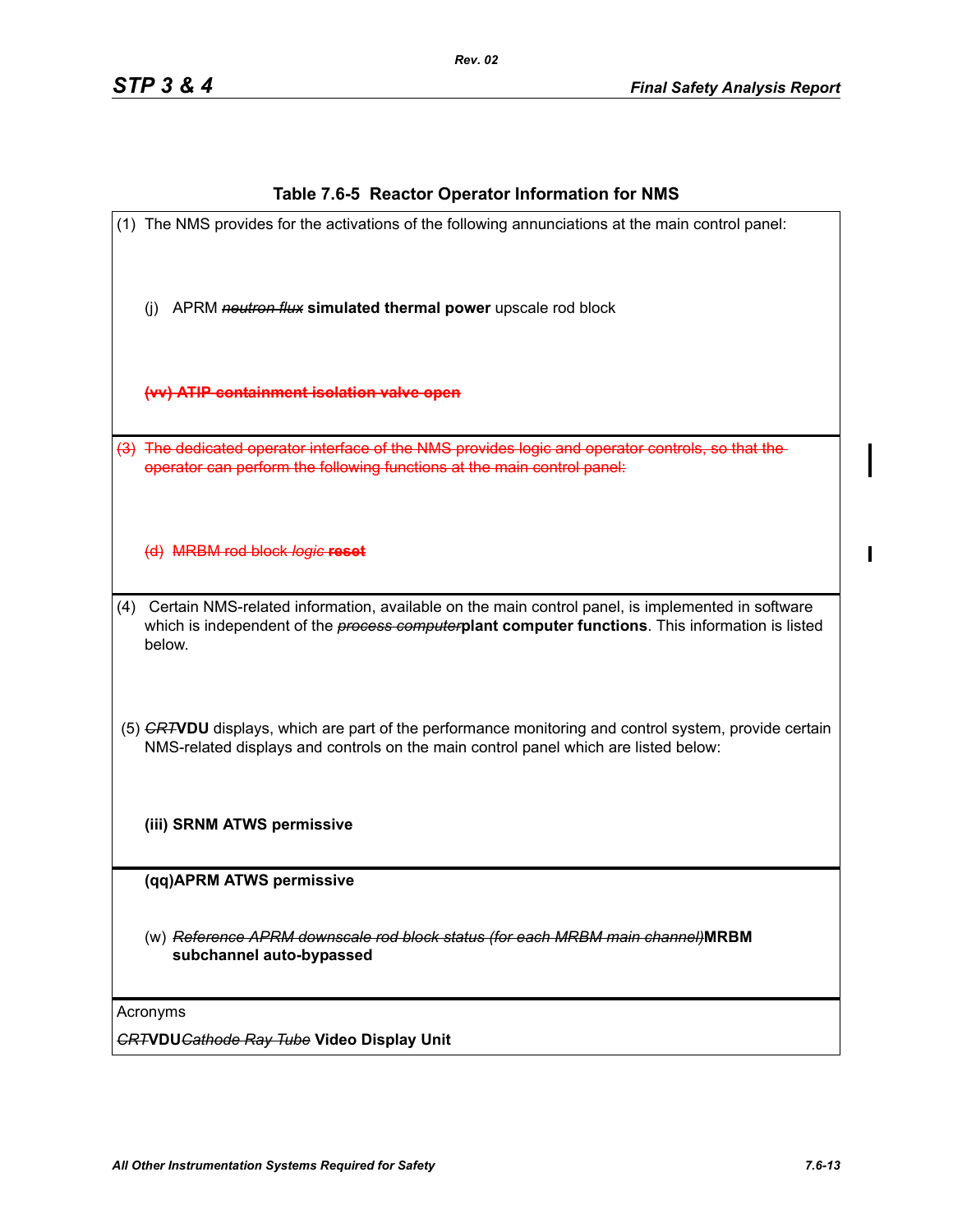$\mathbf I$ 

The following figures are located in Chapter 21:

- Figure 7.6-1 Neutron Monitoring System IED (Sheets 1 & 3)
- Figure 7.6-2 Neutron Monitoring System IBD (Sheets 4, 3, 6, 9, 9a. 9b. 14, 25-27)
- **Figure 7.6-5 Process Radiation Monitoring System IED (Sheets 1-9)**
- Figure 7.6-11 Suppression Pool Temperature Monitoring System IED (Sheets 1,3)
- Figure 7.6-12 Suppression Pool Temperature Monitoring System IBD- $(**Shects** 1-5)$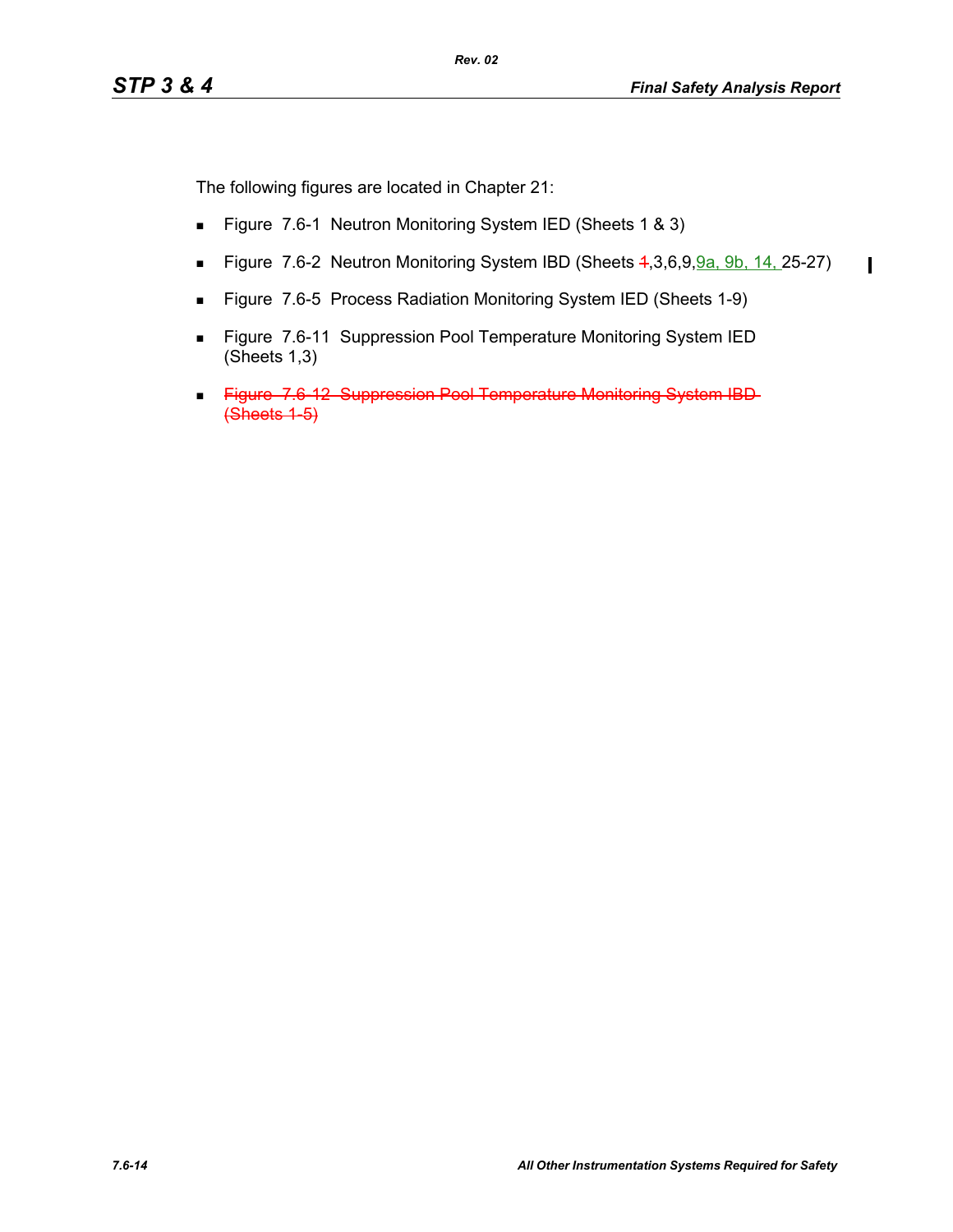

## **Figure 7.6-4a Table 7.6-4a Basic Configuration of a Typical Neutron Monitoring System Division**

П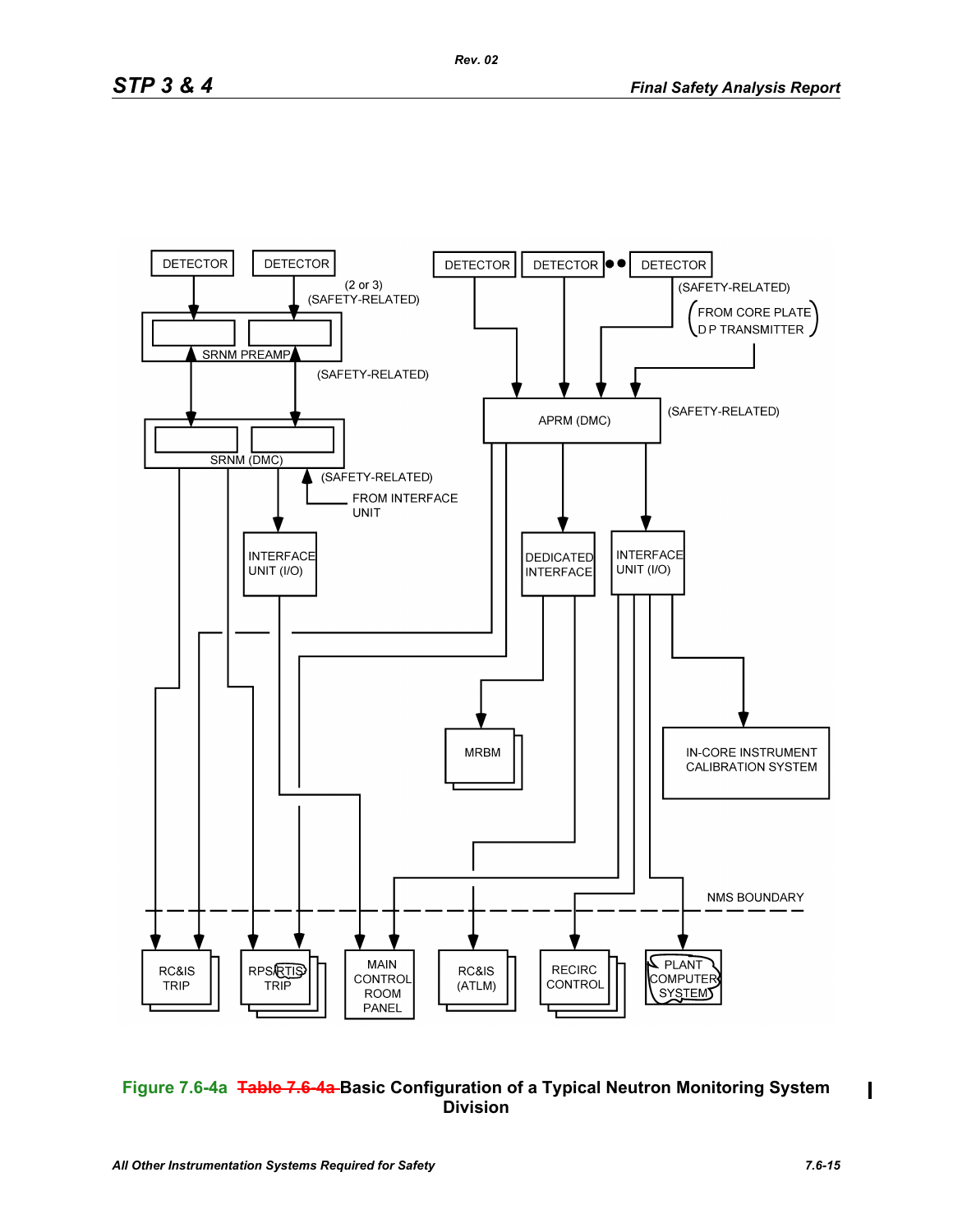

|              | <b>DIVISION I</b>    | <b>DIVISION II</b> | <b>DIVISION III</b> | <b>DIVISION IV</b> |
|--------------|----------------------|--------------------|---------------------|--------------------|
| $16^{\circ}$ | TE-001A,E,J,N        |                    | TE-001C, G, L, R    |                    |
|              |                      | TE-002B, F, K, P   |                     | TE-002D, H, M, S   |
| $106^\circ$  |                      | TE-003B.F.K.P      |                     | TE-003D, H, M, S   |
|              | TE-004A, E, J, N     |                    | TE-004C, G, L, R    |                    |
| $196^\circ$  | TE-005A,E,J,N        |                    | TE-005C, G, L, R    |                    |
|              |                      | TE-006B,F,K,P      |                     | TE-006D, H, M, S   |
| $286^\circ$  |                      | TE-007B, F, K, P   |                     | TE-007D, H, M, S   |
|              | 322 TE-008A, E, J, N |                    | TE-008C, G, L, R    |                    |
|              |                      |                    |                     |                    |



# **Figure 7.6-9 Instrumentation Location Definition for the Suppression Pool Temperature Monitoring System**